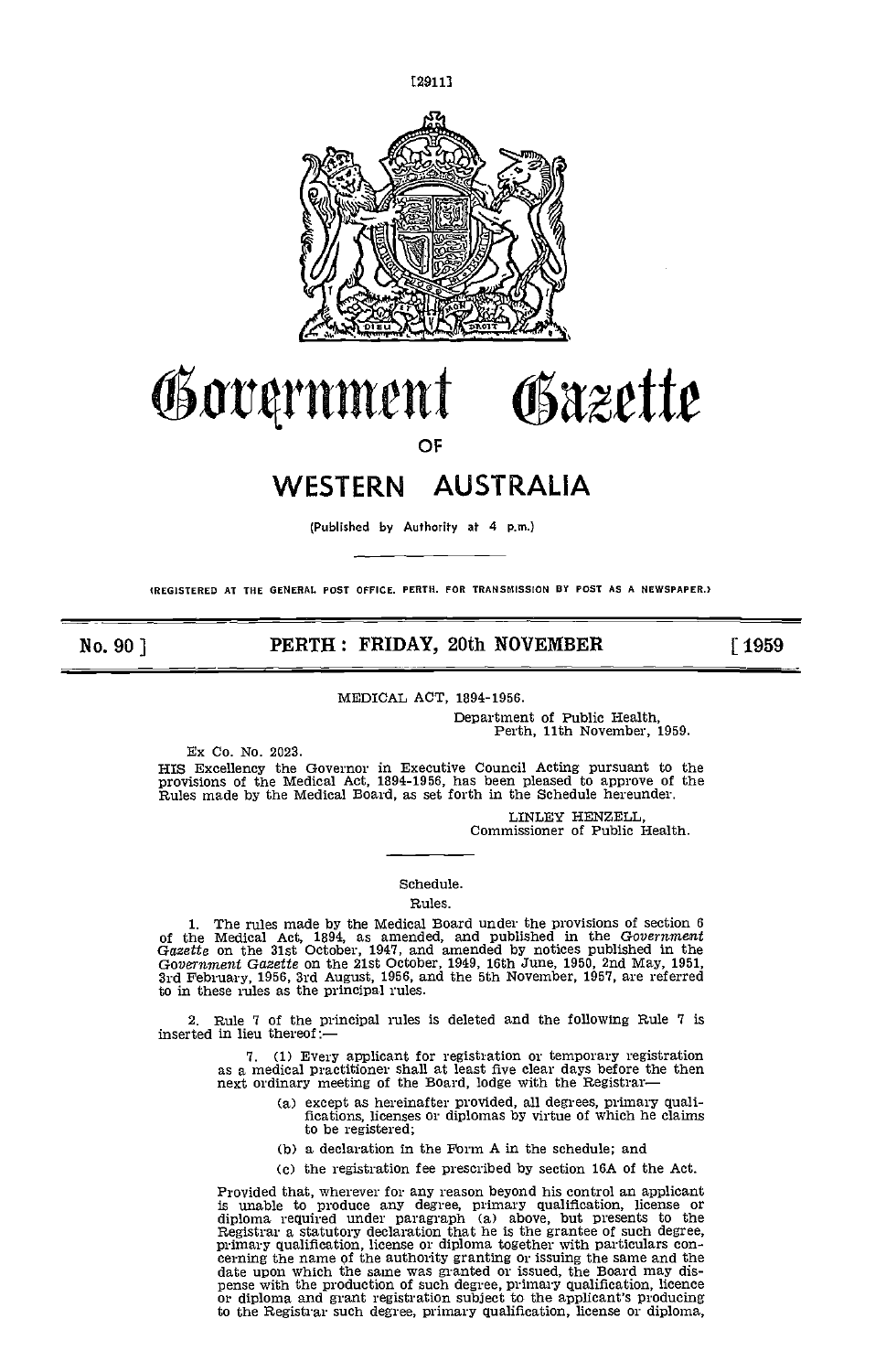or an authenticated copy thereof if and when required by the Board so to do, and subject to such registration being cancelled, If the applicant fails to comply with any requisition by the Board as afore-<br>said.

3. The principal rules are amended by the addition of the following rules: $\ldots$ 

22. Before approving any institution or hospital for the purposes of section 11 (1) (b) (vi) the Board may from time to time request the Faculty of Medicine within the University of Western Australia to submit for its consideration a list of institutions and hospitals In Western Australia and of the number of designated posts in each institution and hospital and the period of service therein which the said Faculty recommends as being suitable for the service referred to in section 11 (1) (b) (vi).

The Board may in general meeting consider the list aforesaid and may approve of any of such institutions and hospitals and desig- nated posts therein and the period of service therein as it shall think fit.

24. The Board shall from time to time specify in the form of a schedule to these rules the institutions and hospitals and the designated schedule to these rules the institutions and hospitals and the designated posts together with the period of service required therein as being approved for the purposes of section 11 (1) (b) (vi), and may from time to time vary add to or delete from the same. The form of such schedule shall be as follows:-

#### The Schedule

| Institution or<br>Hospital | Designated Posts and<br>Number Thereof | Period of<br>Service |
|----------------------------|----------------------------------------|----------------------|
|                            |                                        |                      |
|                            |                                        |                      |

subject to the power of the Board to approve a lesser period in special circumstances as set out in section 11 (1) (b) (vi) the period prescribed by the said section shall be constituted by six months service in medicine and six months service in surgery.

The Board may approve practice in midwifery not exceeding six months as time served in medicine or as time served in surgery or partly as the one and partly as the other.

An applicant for registration who is required to comply with the provisions of section 11 (1) (b) (vi) shall produce to the Board with his application for registration a certificate or certificates from the Superintendent of the institutions and/or hospitals in which he has served in the form following or in the Form "H" to these Rules: Name of Institution or Hospital  $\frac{B_{\text{min}}}{B_{\text{min}}}\frac{B_{\text{min}}}{B_{\text{min}}}\frac{B_{\text{min}}}{B_{\text{$ has served at this Institution (Hospital) for a period of *macuum* from the day of 19 *hamma*, to the maximum day of 19 *hamma*, in the post of manufactory.

Dated the day of 19

## Signature of Superintendent.

28. An applicant for temporary registration shall produce to the Board evidence in writing which is satisfactory to the Board of his appointment to a post in an institution or hospital before the Board shall grant him temp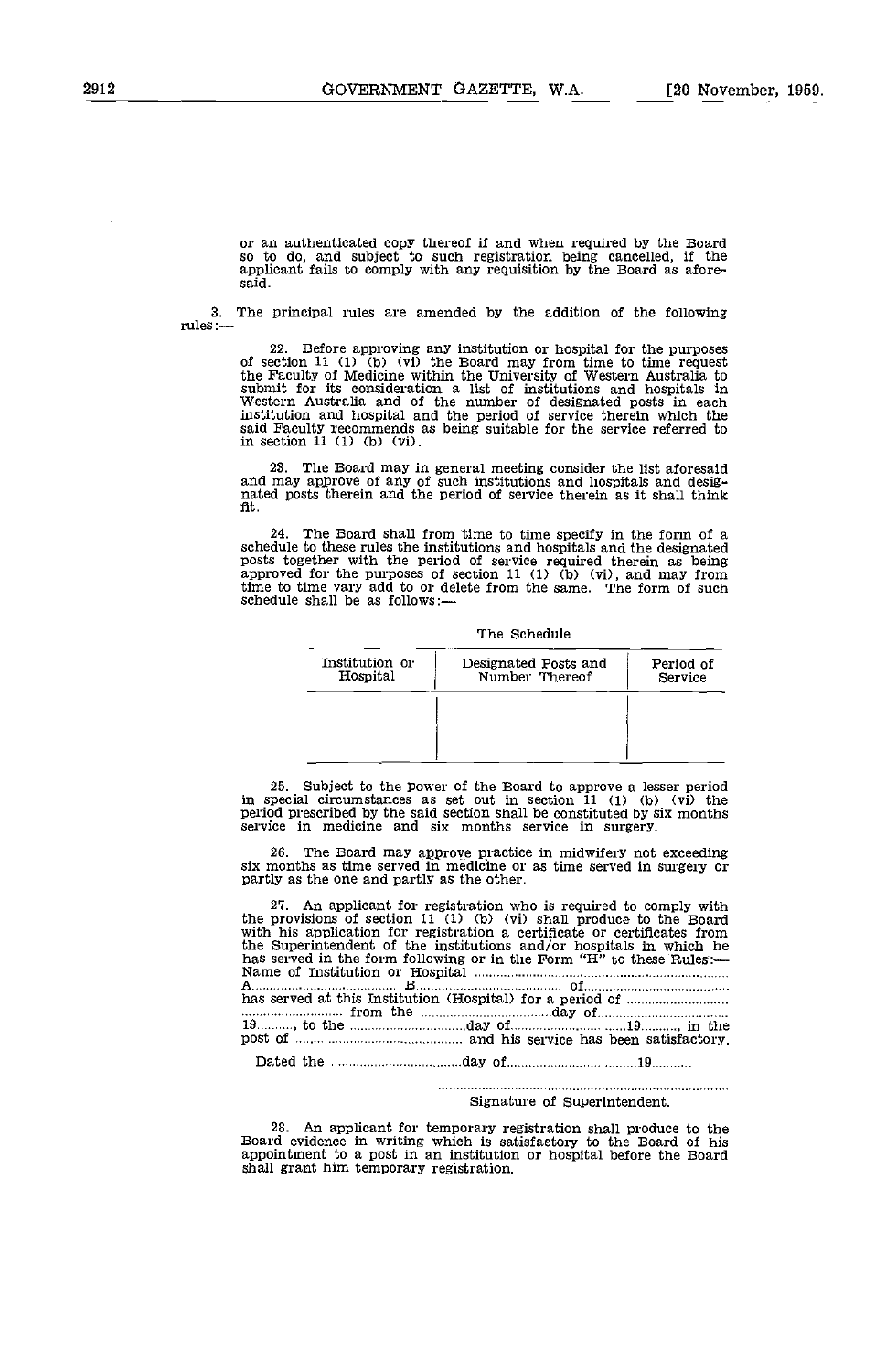|                                         |                               | Form A.                                                                                                                                                                                     |                  |
|-----------------------------------------|-------------------------------|---------------------------------------------------------------------------------------------------------------------------------------------------------------------------------------------|------------------|
|                                         |                               | The Medical Board of Western Australia.                                                                                                                                                     |                  |
|                                         |                               | Medical Act, 1894-1956.                                                                                                                                                                     |                  |
|                                         |                               | APPLICATION FOR REGISTRATION AS A MEDICAL<br>PRACTITIONER.                                                                                                                                  |                  |
|                                         |                               |                                                                                                                                                                                             |                  |
|                                         |                               |                                                                                                                                                                                             |                  |
| Medical Act 1894-1956.                  |                               | hereby apply to the Medical Board of Western Australia to be regis-<br>tered as a medical practitioner pursuant to the provisions of the                                                    |                  |
| I submit herewith the following:-       |                               |                                                                                                                                                                                             |                  |
|                                         | completed in all particulars. | (a) My answers to the following questionnaire which I have                                                                                                                                  |                  |
| (c) The prescribed registration fee.    |                               | (b) Degrees, primary qualifications, licences, diplomas or other<br>proof of qualifications by virtue of which I claim to be<br>registered and as mentioned in the following questionnaire. |                  |
| Date.                                   |                               | Signature of Applicant.                                                                                                                                                                     |                  |
|                                         |                               |                                                                                                                                                                                             |                  |
|                                         |                               | QUESTIONS TO BE ANSWERED BY AN APPLICANT FOR<br>REGISTRATION AS A MEDICAL PRACTITIONER.                                                                                                     |                  |
|                                         | (Place)                       |                                                                                                                                                                                             |                  |
|                                         |                               |                                                                                                                                                                                             |                  |
|                                         |                               | (Block letters—underline surname.)                                                                                                                                                          |                  |
|                                         |                               |                                                                                                                                                                                             |                  |
|                                         |                               |                                                                                                                                                                                             |                  |
|                                         |                               |                                                                                                                                                                                             |                  |
|                                         |                               |                                                                                                                                                                                             |                  |
|                                         |                               |                                                                                                                                                                                             |                  |
|                                         |                               |                                                                                                                                                                                             | (b) Naturalised. |
|                                         |                               |                                                                                                                                                                                             |                  |
|                                         |                               |                                                                                                                                                                                             |                  |
|                                         |                               | (9) Give the names and addresses of two reputable persons to<br>whom reference may be made as to your character.                                                                            |                  |
|                                         |                               |                                                                                                                                                                                             |                  |
| (10) State your medical qualifications— |                               |                                                                                                                                                                                             |                  |
|                                         | $_{\rm{Degree}}$              | University or<br>College.                                                                                                                                                                   | Year.            |
|                                         |                               |                                                                                                                                                                                             | . . <i>. .</i> . |
|                                         | <br>                          |                                                                                                                                                                                             | <br>             |
|                                         |                               |                                                                                                                                                                                             |                  |
|                                         |                               | (11) Have your primary degrees been granted after not less than<br>three years continuous study at one University or                                                                        |                  |
|                                         |                               | (12) Are you at present legally qualified to practise in the country                                                                                                                        |                  |
|                                         |                               | (13) Have you ever been addicted to alcohol or to any deleterious<br>drug or have you ever been declared an inebriate?                                                                      |                  |
|                                         |                               |                                                                                                                                                                                             |                  |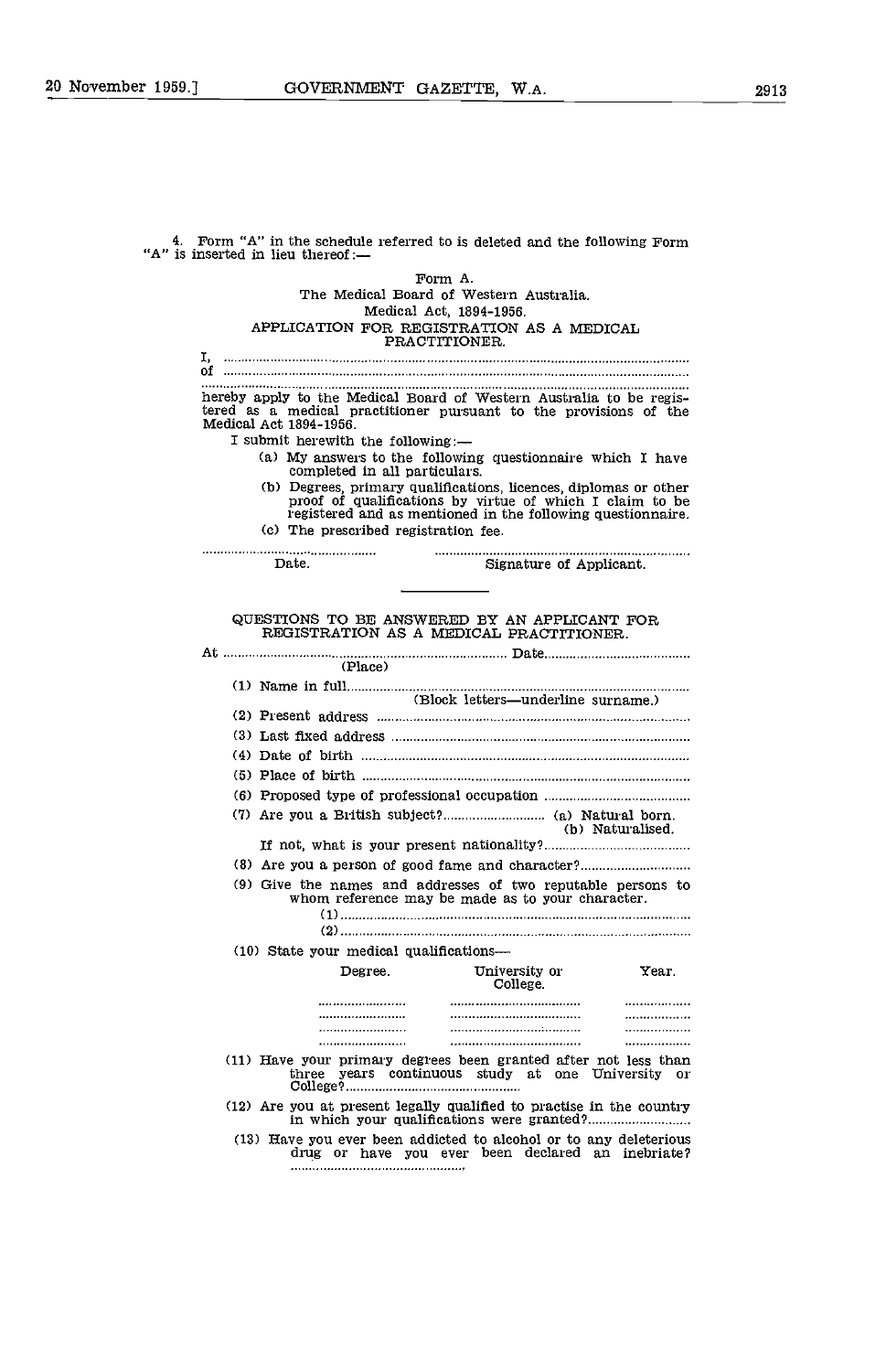- (14) Have any of the qualifications upon which you rely for registration as a medical practitioner been withdrawn or cancelled by the University, College or other body by which they were conferred or by any other authority lawfully exercising elsewhere powers similar to those conferred upon this Board?................
- Have you ever been convicted anywhere of any felony, crime, misdemeanor or indictable offence or of an offence which would be such if committed in Western Australia?
- 
- (16) Have you at any time in any State, dominion, province or country been: —<br>
(a) Found guilty of any professional misconduct or of any infamous conduct in a professional respect?<br>
(a) infamous conduct in a professional r
	- Been subject to any disciplinary action by any body or a.uthority legally constituted to discipline medical practitioners9
- Have you ever been refused registration as a medical practitioner9
- Have you served as a resident Medical Officer in a hospital or hospitals for a period of not less than twelve months subsequent to graduation?....................
	- If so, state particulars and attach certificates from such hospitals setting out work performed and whether service was satisfactory.

| Hospital, | Service. | From           | To.        |  |
|-----------|----------|----------------|------------|--|
|           |          | . <b>. . .</b> |            |  |
|           |          |                | . <i>.</i> |  |

- If the answer to 18 is "No" or if service was in hospitals not approved by the Board, do you understand that you may be required to serve as a resident medical officer as pre-<br>scribed by the Act before being entitled to registration as<br>a medical practitioner and for that purpose you will be<br>granted only temporary registration for a perio
- If you are granted only temporary registration, in what hospitals, institutions and/or organisations and for what periods do you propose to serve as a resident medical officer?

| Hospital. | Period |  |  |  |  |
|-----------|--------|--|--|--|--|
|           |        |  |  |  |  |
|           |        |  |  |  |  |

Attach evidence to conform with Rule 28.

### DECLARATION.

I, do solemnly and sincerely declare that the above statements are true<br>and correct in every particular, that I am the person named in the<br>medical qualifications and/or other documents or letters, and that I<br>make this solemn

| this was all and the communication of the communication of the communication of the communication of the communication of the communication of the communication of the communication of the communication of the communicatio |
|--------------------------------------------------------------------------------------------------------------------------------------------------------------------------------------------------------------------------------|
|                                                                                                                                                                                                                                |
|                                                                                                                                                                                                                                |
|                                                                                                                                                                                                                                |
| Registrar.                                                                                                                                                                                                                     |

Signature of Applicant.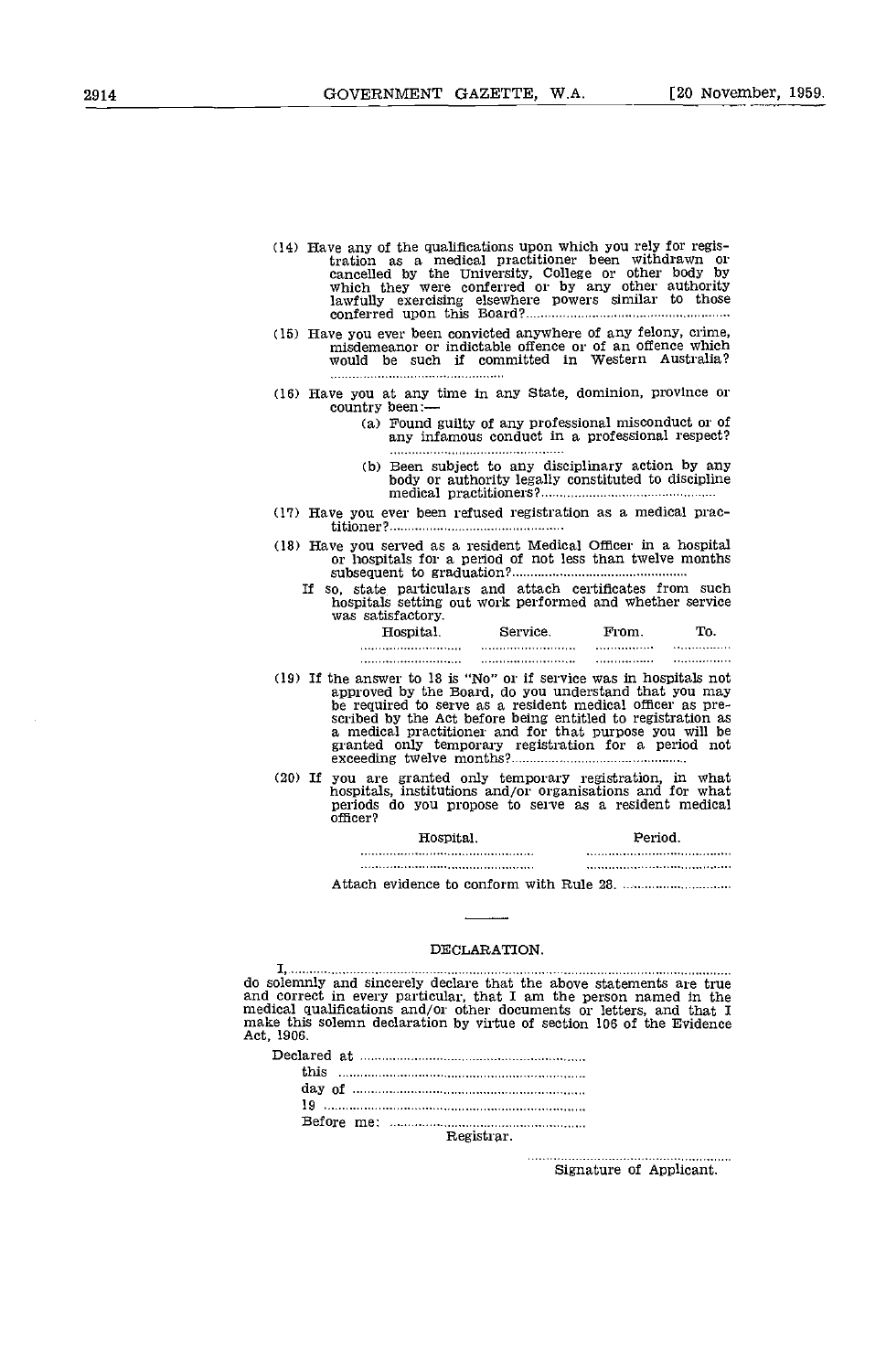5. In the Schedule referred to, Form "H" is inserted as follows: Form H. The Medical Board of Western Australia. CERTIFICATE OF EXPERIENCE. Hospital Date To The Registrar, Medical Board of Western Australia, 36 Outram Street, West Perth. This is to certify that from the day of <sup>19</sup> Dr. whose (Full name) qualifications are (Degree, University and year.) has served as a resident medical officer in this hospital for a total of monomonomonomonium months and such service has comprised work in the departments and for the periods hereunder indicated namely: Department. Period in Complete Months. ............................ The service of the above practitioner whilst so employed has been satisfactory. Signature: Medical Superintendent or P.M.O. I certify that the above rules were approved at a duly convened meeting of the Medical Board held at Perth on the 11th day of September, 1959. HUGH HANCOCK, J.P., Registrar.

### HEALTH ACT, 1911-1957.

Department of Public Health, Perth, 11th November, 1959.

P.H.D. 217/58, Ex. Co. No. 2024.

HIS Excellency the Governor in Executive Council, acting pursuant to the provisions of Part IXA of the Health Act, 1911-1957, has been pleased to make the regulations set out in the Schedule hereunder.

LINLEY HENZELL, Commissioner of Public Health.

# Schedule.

### Regulations.

1. In these regulations the Notification of Diseases (Non-Communicable) Regulations, 1958, published in the Government Gazette on the 29th April, 1958, are referred to as the principal regulations.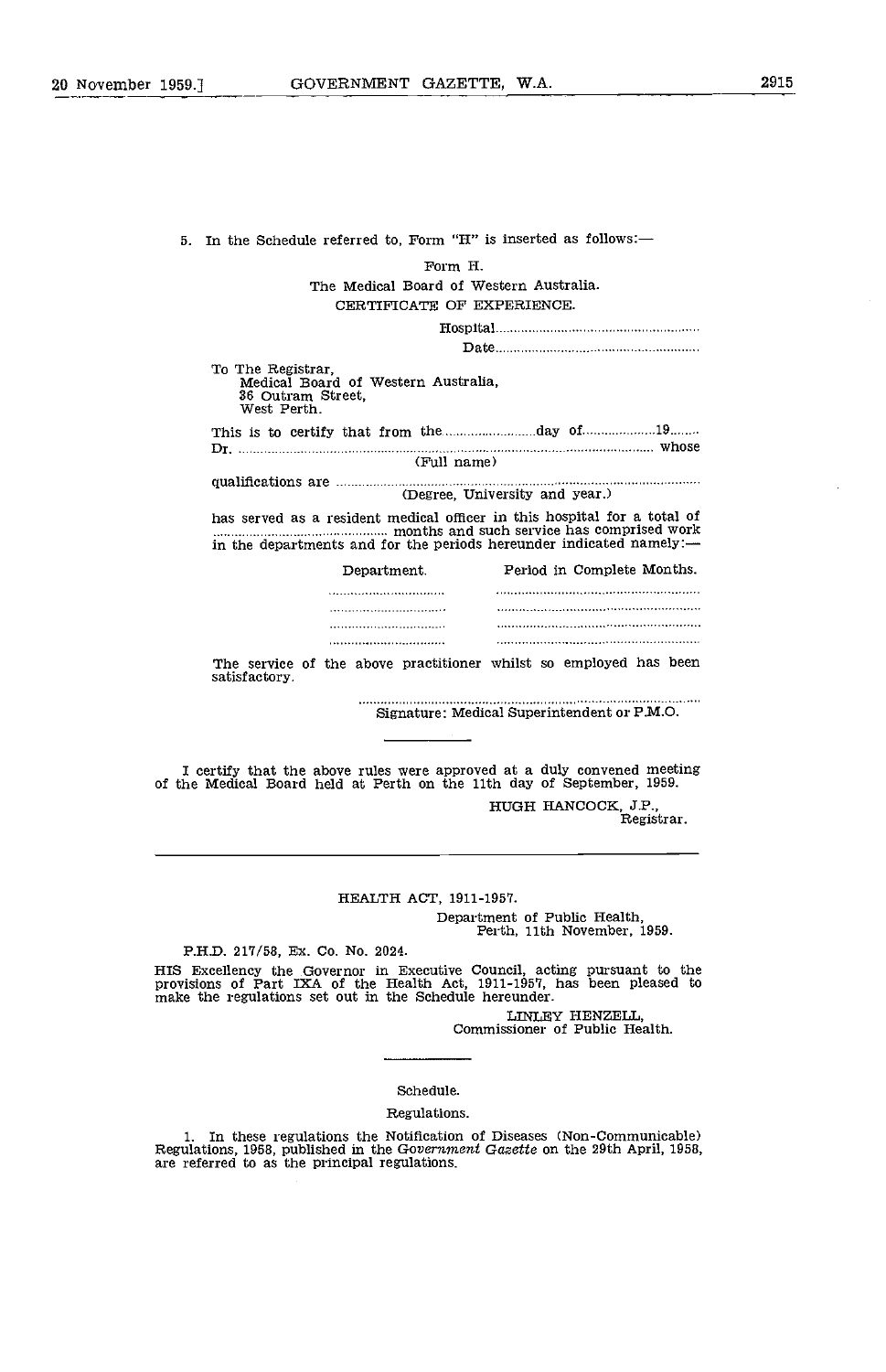2. The principal regulations are amended by adding immediately after regulation 1 a regulation as follows: $-$ 

1A. In these regulations, subject to the context—<br>"addiction to drugs" means a state of periodic or chronic intoxication produced by the repeated consumption of a drug, which state is often characterised by a desire to continue taking the thug, a tendency to increase the dose and a psychic and physical dependence on the effect of the drug;

"eclampsia" means toxaemia of pregnancy characterised by one or more convulsions and coma.

3. The principal regulations are amended by substituting for Schedule A a Schedule as follows:-

#### Schedule A.

1. Addiction to drugs.

Any condition for which the administration of a drug of addiction is necessary and which has been treated by the daily (or regular) administration of a drug of addiction for a period of two months.

- Breast abscess.
- 4 Eclampsia.

4. Schedule B of the principal regulations is amended by adding after Form No. 2 forms as follows:

#### Form No. 3.

CONFIDENTIAL-TO THE COMMISSIONER OF PUBLIC HEALTH. Notification of Patient suffering from a condition for which the admin-<br>istration of a drug of addiction is necessary and which has been<br>treated by the daily (or regular) administration of a drug of<br>addiction for a period Name of Patient Particulars of disease under treatment (give duration, stage, prognosis, etc.) . . . . . . . . . . . . . . . . . Treatment now ordered (specify drugs and dosage) Whether patient in hospital or otherwise Other Comments Date / / . . . . .

## (Signature of Attending Medical Practitioner.)

#### Form No. 4.

### CONFIDENTIAL-TO THE COMMISSIONER OF PUBLIC HEALTH. Breast Abscess Notification.

|          |  | If at home state period since discharge from hospital and name of |  |  |  |
|----------|--|-------------------------------------------------------------------|--|--|--|
| Date / / |  |                                                                   |  |  |  |

(Signature of Attending Medical Practitioner.)